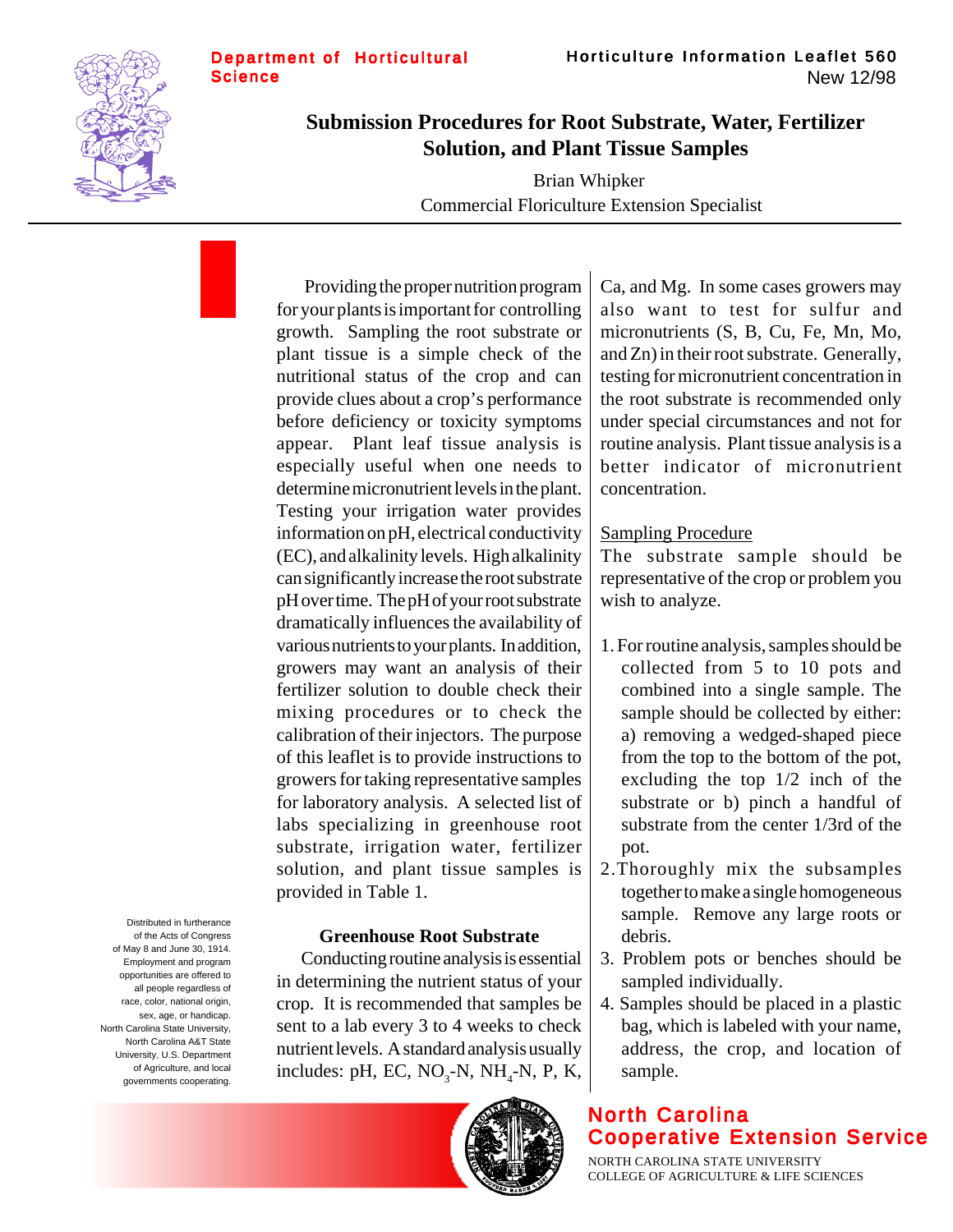| Check with the individual labs about the type of analysis conducted and if a submission form is required                                              | Table 1. A selected list of labs specializing in greenhouse root substrate, irrigation water, fertilizer solution, and plant tissue samples.                                                                                                                                                                                                     |
|-------------------------------------------------------------------------------------------------------------------------------------------------------|--------------------------------------------------------------------------------------------------------------------------------------------------------------------------------------------------------------------------------------------------------------------------------------------------------------------------------------------------|
| Lab / Address / Phone                                                                                                                                 | Analysis Available / Cost                                                                                                                                                                                                                                                                                                                        |
| Cornell Nutrient Analysis Laboratories                                                                                                                | Root substrate and fertilizer solutions at \$20/sample for pH, EC, microelements and macroelements.                                                                                                                                                                                                                                              |
| Plant Science Unit, 21A Plant Science Building, Ithaca, NY<br>14853-5908                                                                              | Plant tissue \$25/sample for macroelements and microelements.                                                                                                                                                                                                                                                                                    |
| 607-255-4532                                                                                                                                          | Irrigation water acid injection test and rates at \$10/sample.                                                                                                                                                                                                                                                                                   |
| 183 Paradise Blvd., Suite 106, Athens, GA 30607<br>Fafard Analytical Services<br>800-457-3301                                                         | \$24/sample for root substrate, irrigation water, fertilizer solution, or plant tissue. Analysis includes a<br>complete testing for macroelements and microelements.<br>Slightly lower prices for Fafard customers.                                                                                                                              |
| 183 Paradise Blvd., Suite 108, Athens, GA 30607<br><b>MMI</b> International Laboratory<br>800-837-8664                                                | \$30/sample for root substrate, irrigation water, fertilizer solution, or plant tissue. Analysis includes a<br>complete testing for macroelements and microelements.                                                                                                                                                                             |
| 4300 Reedy Creek Road, Raleigh, NC 27607-6465<br>North Carolina Dept. of Agriculture                                                                  | Plant tissue analysis for macroelement and microelements at \$4/sample. Services available to only<br>North Carolina residents.                                                                                                                                                                                                                  |
| 919-773-2656                                                                                                                                          | The extraction method used for soilless root substrate is not the saturated paste extract.                                                                                                                                                                                                                                                       |
| Research-Extension Analytical Laboratory, OARDC, 1680<br>Ohio State University                                                                        | Root substrate at \$12/sample and includes pH, EC, NO <sub>3</sub> -N, P, K, Ca, and Mg. The standard tests with<br>microelements is \$16/sample. NH <sub>4</sub> -N is an additional \$7/sample. Volume discounts available.                                                                                                                    |
| Madison Ave., Wooster, OH 44691<br>330-263-3760                                                                                                       | Nutrient solutions and irrigation water testing available. Prices vary with tests conducted.                                                                                                                                                                                                                                                     |
|                                                                                                                                                       | Plant tissue analysis is \$14/sample for N, P, K, Mg, Mn, Fe, Cu, B, and Zn.                                                                                                                                                                                                                                                                     |
| $\mathsf{K}$<br>1165 Horticulture Bldg., Purdue University, West Lafayette,<br>Purdue University Root Media Testing Lab<br>765-494-6619<br>47907-1165 | Costs are based on the number of samples submitted during a monthly billing cycle. Root substrate<br>samples are \$8/sample. Samples analyzed for the macroelements, pH and EC. Microelements and<br>and fertilizer solutions, for 1 to 3 samples are \$10/sample, for 4 to 10 are \$9/sample, and for >10<br>plant tissue samples are not done. |
|                                                                                                                                                       | Irrigation water at \$6/sample for pH, EC, and alkalinity.                                                                                                                                                                                                                                                                                       |
| 6656 Grant Way, Allentown, PA 18106<br>Scott's Testing Laboratory<br>800-743-4769                                                                     | \$28/sample for root substrate, irrigation water, fertilizer solution, or plant tissue. Analysis includes a<br>complete testing for macroelements and microelements.                                                                                                                                                                             |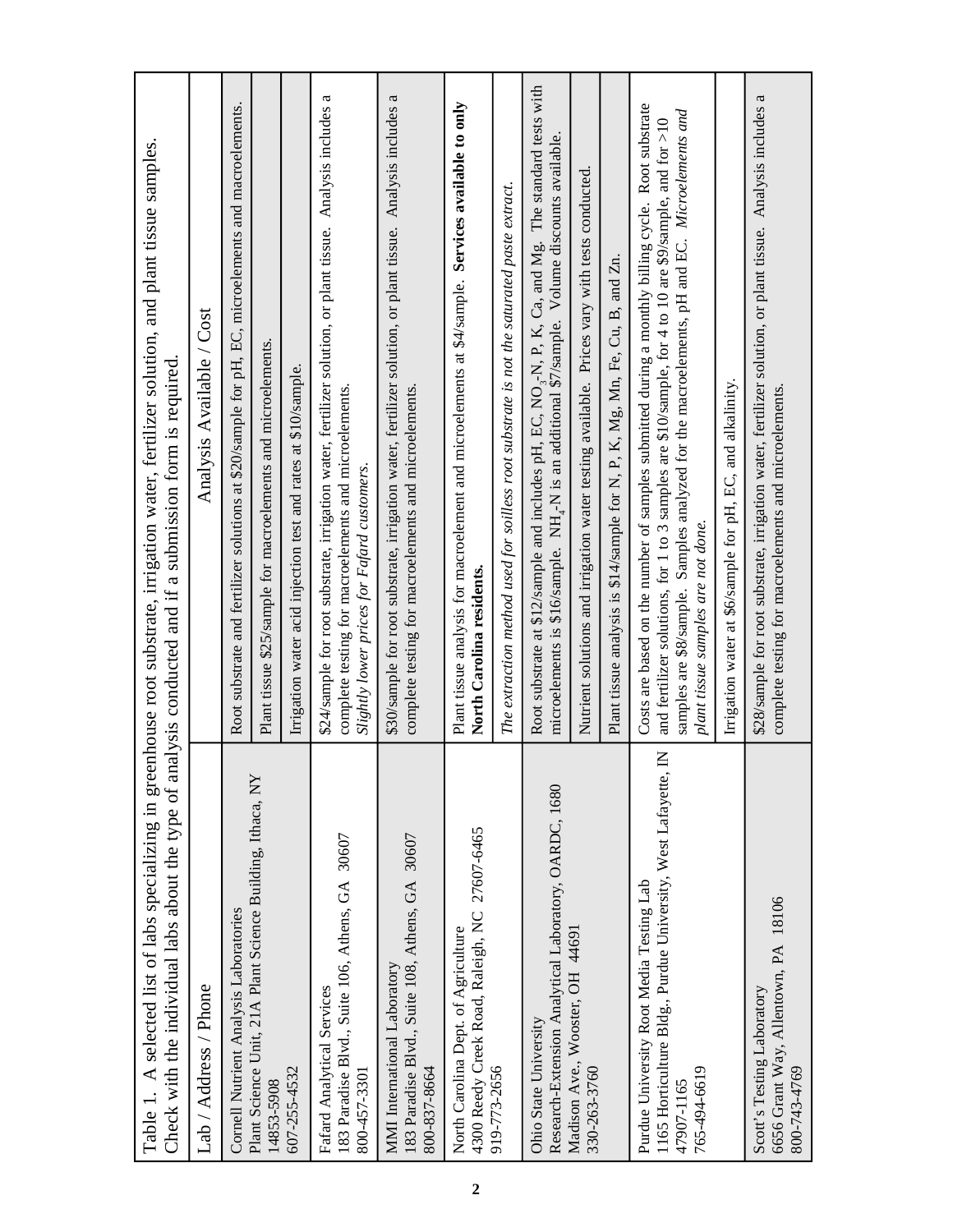- Follow the same procedure every time you sample so you can compare results and detect trends over time.
- One to 2 pints of substrate are required for conducting analysis, but smaller volumes can be submitted, but the results may not be as accurate.
- New substrate should be wetted to container capacity by placing the sample in a growing container, watering it until drainage occurs, and after drainage stops the sample can be bagged and mailed. With mail delivery time, this allows 2 days for the lime to react and correct pH readings can be obtained.

### **Irrigation Water Testing**

Alkalinity can be a major factor affecting pH changes in the root substrate. The higher the alkalinity level, the quicker there will be an increase in pH of soilless root substrate. Water tests are recommended for each well and should be done one to four times a year. A standard analysis usually includes: pH, EC, and alkalinity.

Growers may also want to test for macro- and micronutrients (N, P, K, Ca, Mg, S, B, Cl, Cu, Fe, Mn, Mo, and Zn) in their water. Testing for macro- and micronutrients should be done for each well at least once a year. Growers with excessive alkalinity levels will need to neutralize it by acid addition. Check to see if your lab provides an acid addition rate. (*See HIL 558 for additional information on alkalinity control.*)

#### Sampling Procedure

- 1. Allow the water to run for 5 minutes to clear the line.
- 2. Rinse a clean plastic 16 oz. container 2 to 3 times with the water to be tested.
- 3. Fill the container completely and cap tightly.
- 4. Label bottle with your name, address, and type of analysis requested.
- 5. Mail the sample within 24 hours.

#### **Fertilizer Water Testing**

Fertilizer water tests are recommended for checking the accuracy an injector or to check mixing procedures. Testing by commercial labs should be done 2 to 4 times a year. In addition, growers should conduct weekly in-house EC testing of their injectors accuracy. A standard analysis usually includes: pH, EC,  $NO_3$ -N,  $NH_4$ -N, P, K, Ca, and Mg. Before submitting a sample, growers should accurately weigh out their fertilizer and thoroughly mix it to have a representative sample.

### Sampling Procedure

- 1. Allow the fertilizer water to run for 5 minutes to obtain a representative sample.
- 2. Rinse a clean plastic 16 oz. container 2 to 3 times with the water to be tested.
- 3. Fill the container completely and cap tightly.
- 4. Label bottle with your name, address, and type of analysis requested.
- 5. Mail the sample within 24 hours.

## **Plant Tissue**

Plant tissue analysis can be conducted to determine the nutrient status of the crop or for problem solving. Plant tissue analysis is especially useful when one needs to determine micronutrient levels in the plant. A standard analysis usually includes: macroelements (N, P, K, Ca, and Mg) and micronutrients (B, Cu, Fe, Mn, Mo, and Zn).

## Sampling Procedure

The leaf tissue samples should be representative of the crop or problem you wish to analyze.

- 1. For routine analysis collect leaves from 20 to 30 plants (more leaves are required for plants with small leaves) and combine into a single sample.
- 2. Problem plants or benches should be sampled individually.
- 3. If foliar nutrient sprays have been used, gently wash the leaves in distilled water for 10 to 20 seconds to remove surface contaminants.